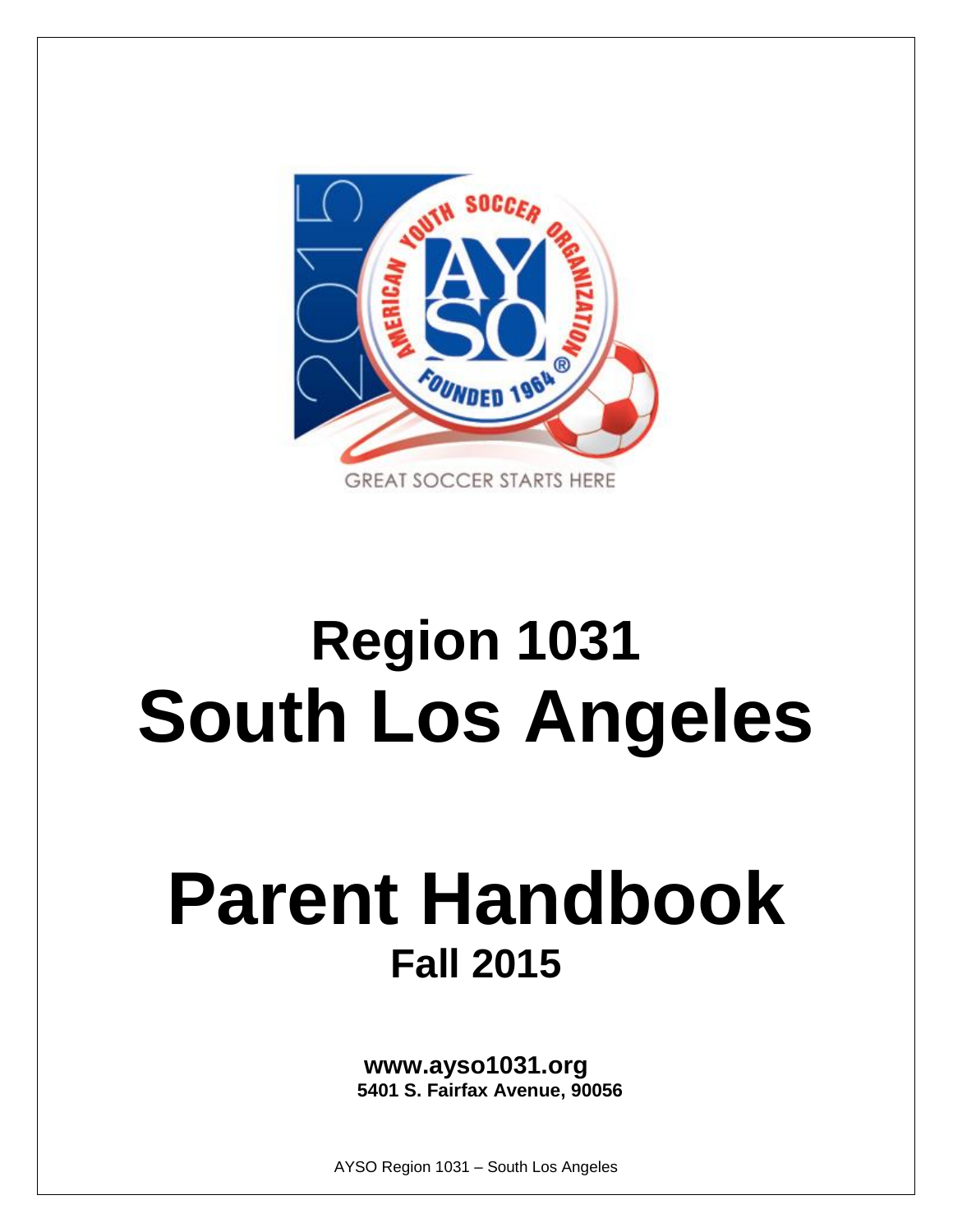### **WELCOME MESSAGE FROM BOARD**

The Board would like to welcome new and returning families to the 2015-16 season. In order to make this a wholesome learning experience and the best season ever for our youth, we need the cooperation and assistance from ALL families in our region. We need your help as coaches, referees, team parents, in setting up equipment, and so on. Get involved and you will gain from the experience of working to provide a better activity for our youth.

# **BRIEF HISTORY OF AYSO**

The American Youth Soccer Organization (AYSO) is the oldest national youth soccer program in the United States. AYSO was established with only nine teams by a handful of soccer enthusiasts in 1964 out of a garage in Torrance, Calif. They wanted to make sure American kids were introduced to the beautiful game. Five decades later, AYSO has thriving programs in nearly 900 communities all over the country, over six million AYSO alumni and a logo that's recognized nationwide. Great soccer starts here!

Regions are assigned numbers chronologically with respect to when they were established. South LA is Region 1031. The Region was founded in 1994 by Cleve Freeman, Dave Hauptman and Jason Harlem. With the support of LAPD and several AYSO volunteer, we began playing soccer at Harvard Park and move to Kenneth Hahn Soccer Field in 2004 with the support of supervisor Yvonne Brathwaite Burke. South LA Region 1031 has grown to over 1000 players have been awarded Platinum Region status and our team have won several California State championships.

# **THE ABCS OF AMERICAN YOUTH SOCCER (AYSO)**

AYSO's vision is to provide world class youth soccer programs that enrich children's lives. The AYSO develops and delivers quality youth soccer programs which promote a fun, family environment based on our Six Philosophies:

- Everyone Plays®: Our goal is for kids to play soccer so we mandate that every player on every team must play at least half of every game.
- Balanced Teams: We require every region at the start of each season to set up teams as evenly balanced as possible. It's more fun when teams are of equal ability.
- Positive Coaching: This builds a positive team spirit. We train and encourage our coaches to make the extra effort to understand and offer positive help to our players, rather than negative criticism.
- Open Registration: Our programs are open to all children ages 4 18 who want to register and play soccer. Interest and enthusiasm are the only requirements for playing.
- Good Sportsmanship: We create a positive environment based on mutual respect, rather than a win-at-all-costs attitude. All of our programs are designed to instill good sportsmanship in every facet of AYSO.
- Player Development: We believe that all players should be able to develop their soccer skills and knowledge to the best of their abilities, both individually and as members of a team, in order to maximize their enjoyment of the game.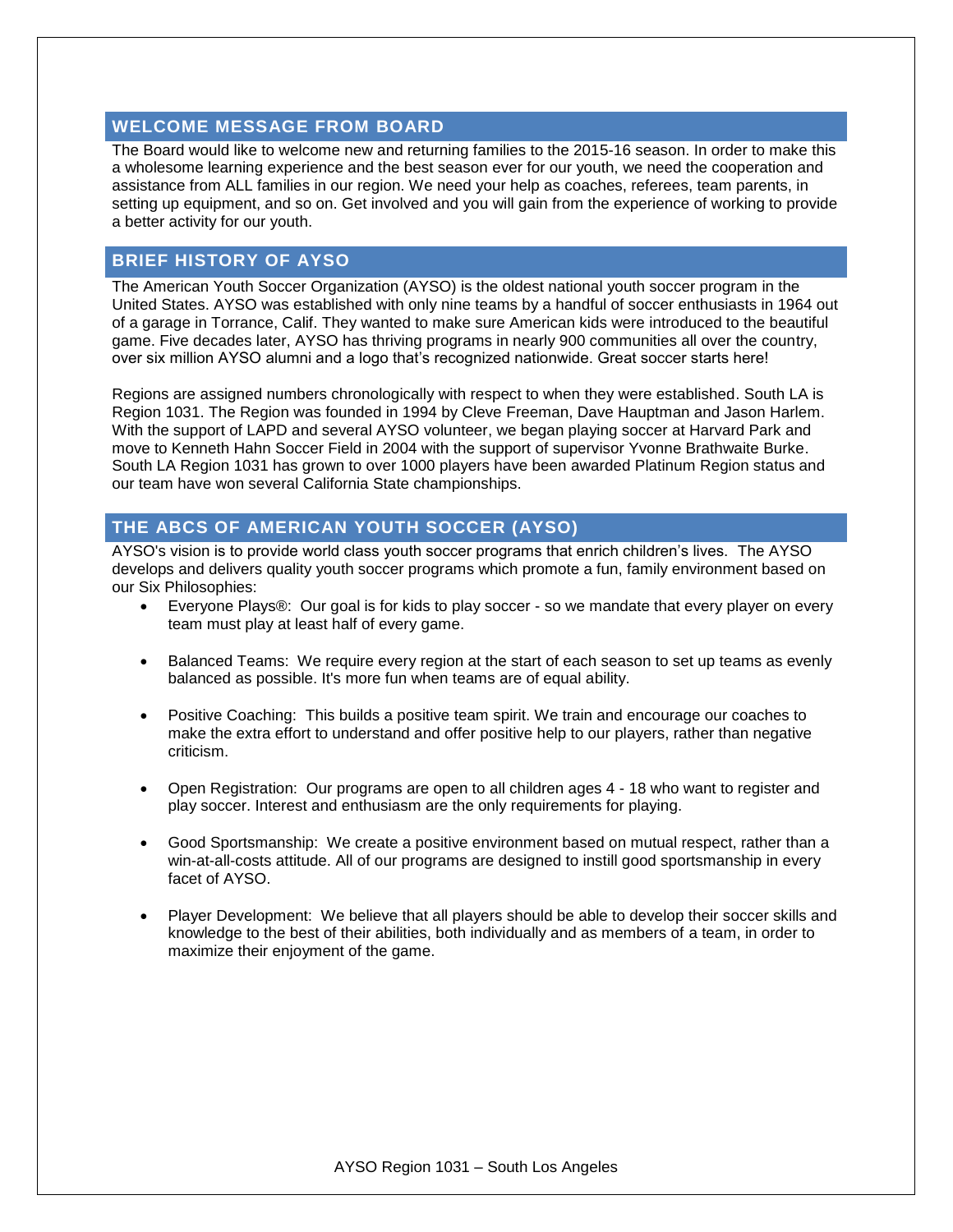# **REGION 1031, SOUTH LOS ANGELES**

AYSO is founded upon community involvement. Each region is headed by a Regional Commissioner (RC) who, with the assistance of a Regional Board, establishes rules and regulations that best suit the needs of our community. Should a situation arise that requires immediate attention, contact your Coach first. If your coach is unable to provide an answer or fully address your concerns, then contact your Division Commissioner. If necessary, the Commissioner will then notify the Regional Commissioner.

#### **AYSO 1031 Board**

**See board member page for current list of Board Members <http://www.ayso1031.org/about-us/board>**

#### **CALENDAR/IMPORTANT DATES**

July 27-August 8 U10-U14 Player Assessment Saturday, September 12, 2015 Fall Season Opening Day Sunday, October 4 Picture Day Sunday, November 1 All Star Tryouts, Week 1 Saturday, November 21 End of Fall Regular Season December 5-December 12 U10-U14 Playoffs February 6-7, 2015 Hauptman Freeman Classic Saturday, March 5, 2015 Spring League Opening Day

Saturday, August 29 U10-U14 Assessment Scrimmage Sunday, November 1 **Early Bird Registration for Fall 2016**<br>Sunday, November 8 **Early Poly 2018** All Start Tryouts, Week 2 All Start Tryouts, Week 2 Tuesday, December 1 Spring League 2016 Registration Opens

> **See Regional calendar for the Full Calendar <http://www.ayso1031.org/calendar>**

#### **A WORD FOR PARENTS**

It cannot be overemphasized that the AYSO program is for the players. The emphasis is placed on the organization's objectives and on good sportsmanship by exhibiting the qualities of fairness and selfcontrol, and by having a good time. Parents and officials are role models for children; thus overzealous behavior is totally inappropriate.

While participation in a competitive situation is an important aspect of the game, it should not be confused with a "win-at-all-costs" attitude. The soccer promoted by AYSO is a balance of fun, development, and competition.

All of this can and often does set the stage for some spectator situations that are not consistent with what AYSO is trying to do for our boys and girls. We, as parents, spectators, coaches, and referees have a responsibility to keep our all-volunteer soccer program fun for all. Take a few moments to consider the following guidelines: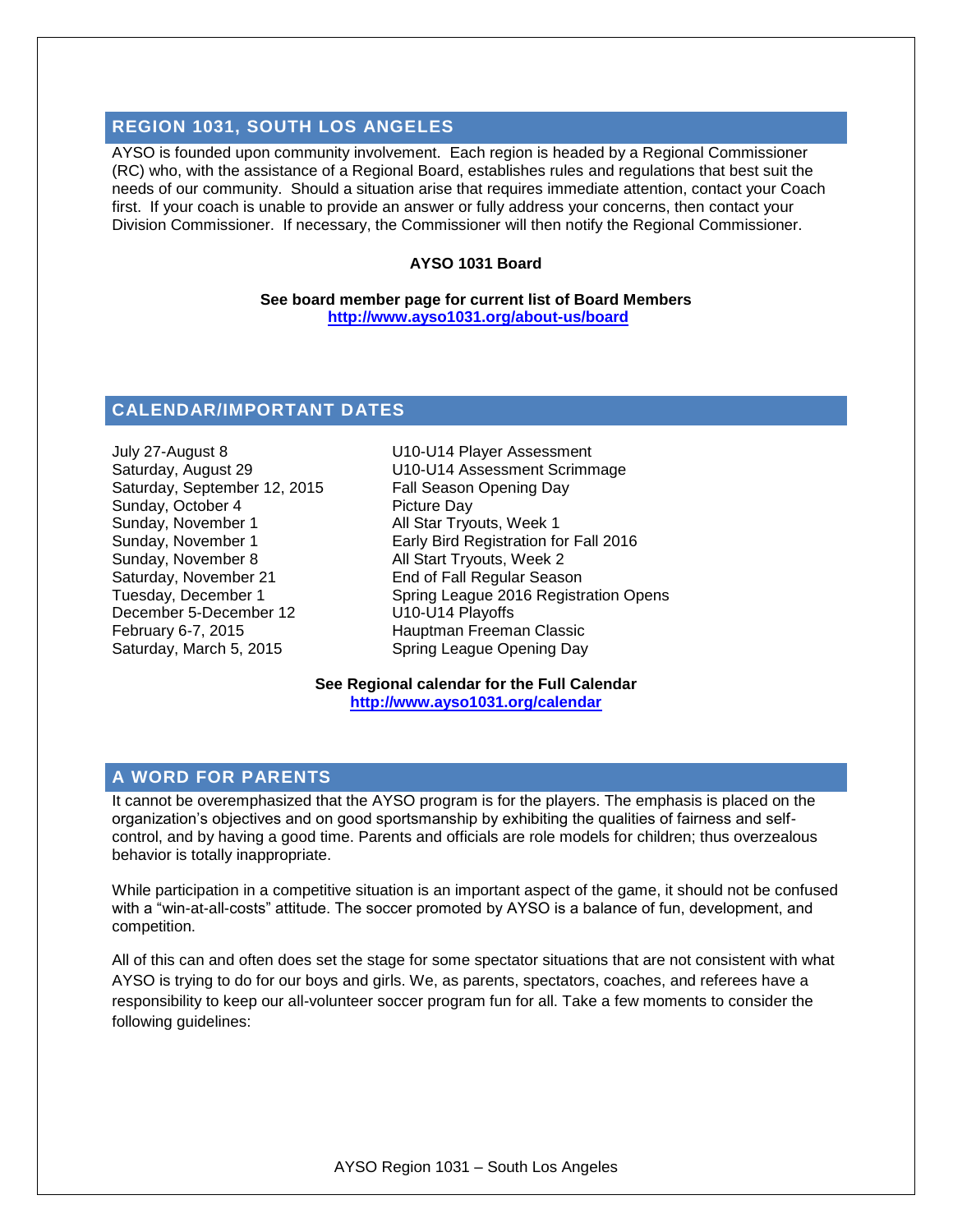# PARENT AGREEMENTS:

- 1. To positively encourage your child and be supportive of his or her best efforts.
- 2. To assist the volunteers who bring the AYSO program to your child and be supportive of their efforts.
- 3. To assist your son or daughter in arriving at practices and games on time, and notify the coach or team parent when your child will not be able to attend the practice or game.
- 4. To arrange for your child's safe journey home after practices and games, and to remember that AYSO is not a baby-sitting service.
- 5. To be supportive of the AYSO community's fundraising efforts and participate in some measurable way.
- 6. To assist your child's coach by providing game refreshments when needed, and by participating in any team activities or meetings where parent help is needed.
- 7. Promote Good Sportsmanship, Fair Play and Fun for all AYSO players and their families through your conduct at practices and games. Support game officials and AYSO volunteers. Demonstrate a positive attitude.

# PARENT MEETINGS

After teams are assigned, coaches and/or team parents will hold a parent meeting. The purpose of the first meeting is for parents to meet the coach, discuss the practice and game schedules, AYSO philosophies and parent guidelines, and for the coach to answer any questions the parents might have. This meeting is usually where team volunteers are selected. Other meetings may be called throughout the season to discuss volunteerism, manage the snack schedule, determine additional or make-up practices, or for other reasons concerning the needs of the team.

#### HOW TO BE A SPECTATOR

The best way to help a child to achieve goals and reduce the natural fear of failure is through positive reinforcement. No one likes to make a mistake. If your child does make one, remember that he or she is still learning. Encourage your child's efforts and point out the good things your child accomplished.

#### **Things to Consider:**

- **Let Coaches Coach and Refs Ref**: Coaches and referees are usually parents. They volunteer their time to help make your child's youth soccer experience a positive one. They need your support, too. What coaches and referees don't need is your help in coaching from the sidelines. So please refrain from coaching during games and practices. Referees are not the "bad guys." They are volunteers, too, and need your support and encouragement. Treat them and their calls fairly and respectfully.
- **Stop Hollering:** That's the coach's job (during practice) and you'll only confuse the players. Besides, with younger children, you're wasting your breath. Few 5 or 6 year olds understand the concept of a team, much less admonishments such as "Stay in position!" or "Work together!", says Dr. Dilip Patel of Michigan State University, "no matter of yelling or instruction is going to change them."
- **Avoid the Negative:** Try not to make negative comments, and keep cheering whether your child is playing well or poorly. We're here to promote good sportsmanship and love of the game.
- **(Try) to Look Relaxed:** Psychologist Jim Taylor advises parents on the sidelines to sit and try to seem relaxed as appearing tense will distract your child. Sounds too difficult for you? Consider wearing a hat and sunglasses, says Taylor, "so they can't see your gnarled expression."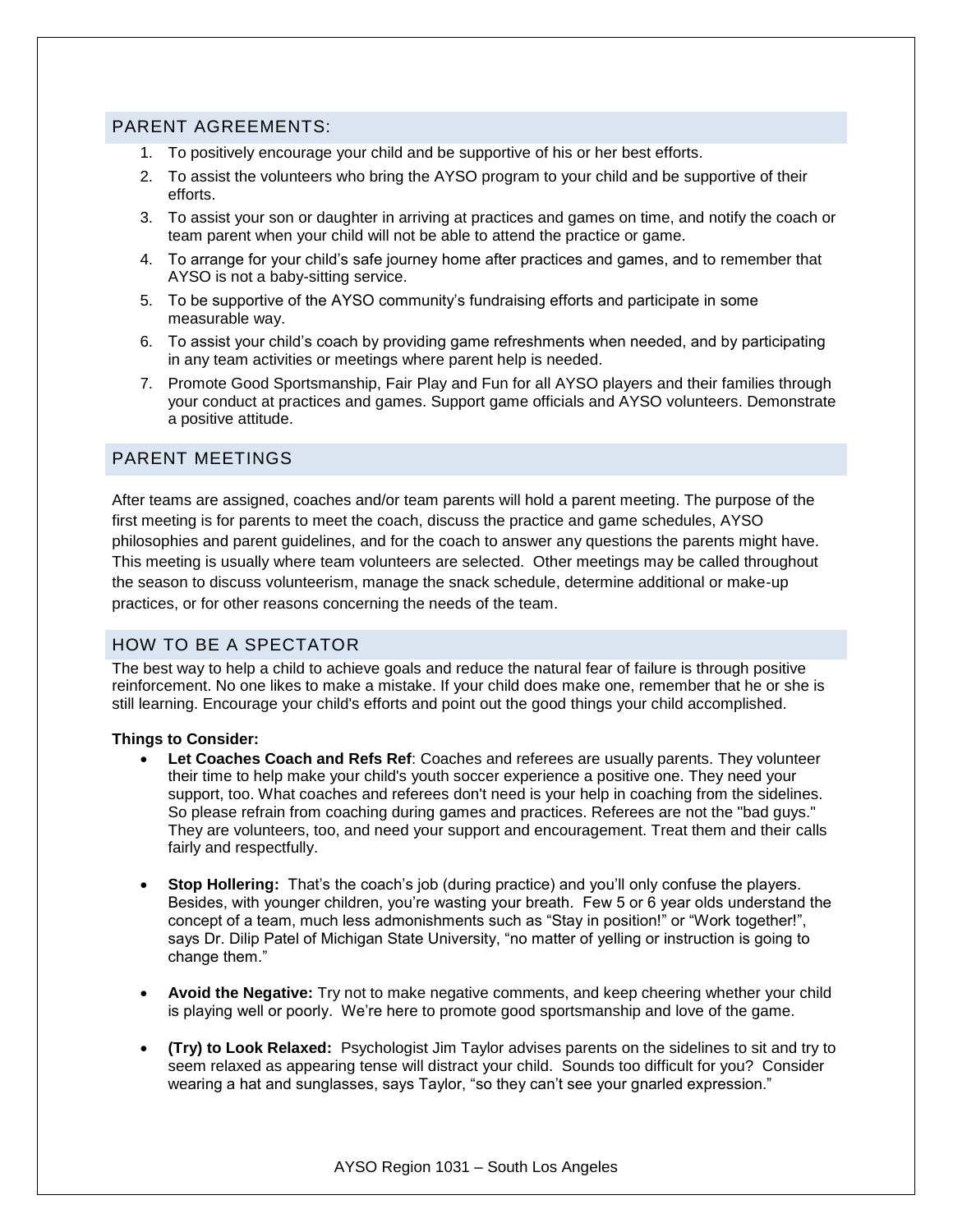**Skip the Post-Game Analysis:** After the final whistle, give your child a hug and praise his or her performance, says psychologist Rick Wolf. Remark on a specific play he or she made to show that you were paying close attention. But resist the temptation to critique a child's performance in detail. "Let the kid relax and enjoy the moment," says Wolf.

# **A WORD FOR PLAYERS**

Playing soccer is not only great exercise and a way to learn to work with a team, but it is also a lot of fun! As players, you are the fuel that drives our soccer organization. Please review the following as you prepare for an outstanding season of soccer!

### COMMITMENT

It's important that all players stay committed to their team throughout the season, no matter how often they win or lose. Commitment means arriving on time for practice and games ready to play, honoring the game, and supporting the volunteers. The success of each team is dependent on all players sticking with their commitment to the team…and your team members depend on you!

# SPORTSMANSHIP & CONDUCT

AYSO has always encouraged good sportsmanship in its programs. In fact, "Good Sportsmanship" is one of the six philosophies listed in the AYSO National Bylaws. AYSO strongly recommends that its individual Regions promote good sportsmanship through dynamic programs. Elements of these programs may vary from Region to Region, but all define the conduct of players, coaches, referees and even parents. They explain the fundamentals of good behavior-which is simply showing courtesy and respect for all involved in the game.

AYSO is proud of its many good sports, but understands that good sportsmanship doesn't just happen. It needs to be taught, encouraged and demonstrated.

- Play for the fun of it, not just to please your parents or coach.
- Play by the Laws of the Game.
- Never argue with or complain about referees' calls or decisions.
- Control your temper. Most of all, resist the temptation to retaliate when you feel you have been wronged.
- Concentrate on playing soccer with your best efforts. Work equally hard for your team as for yourself.
- Be a good sport by cheering all good plays, whether it is your team's or your opponent's.
- Treat all players as you would like to be treated.
- Remember that the goals of the game are to have fun, improve skills and feel good. Don't be a showoff or a ball hog.
- Cooperate with your coaches, teammates, opponents and the referees.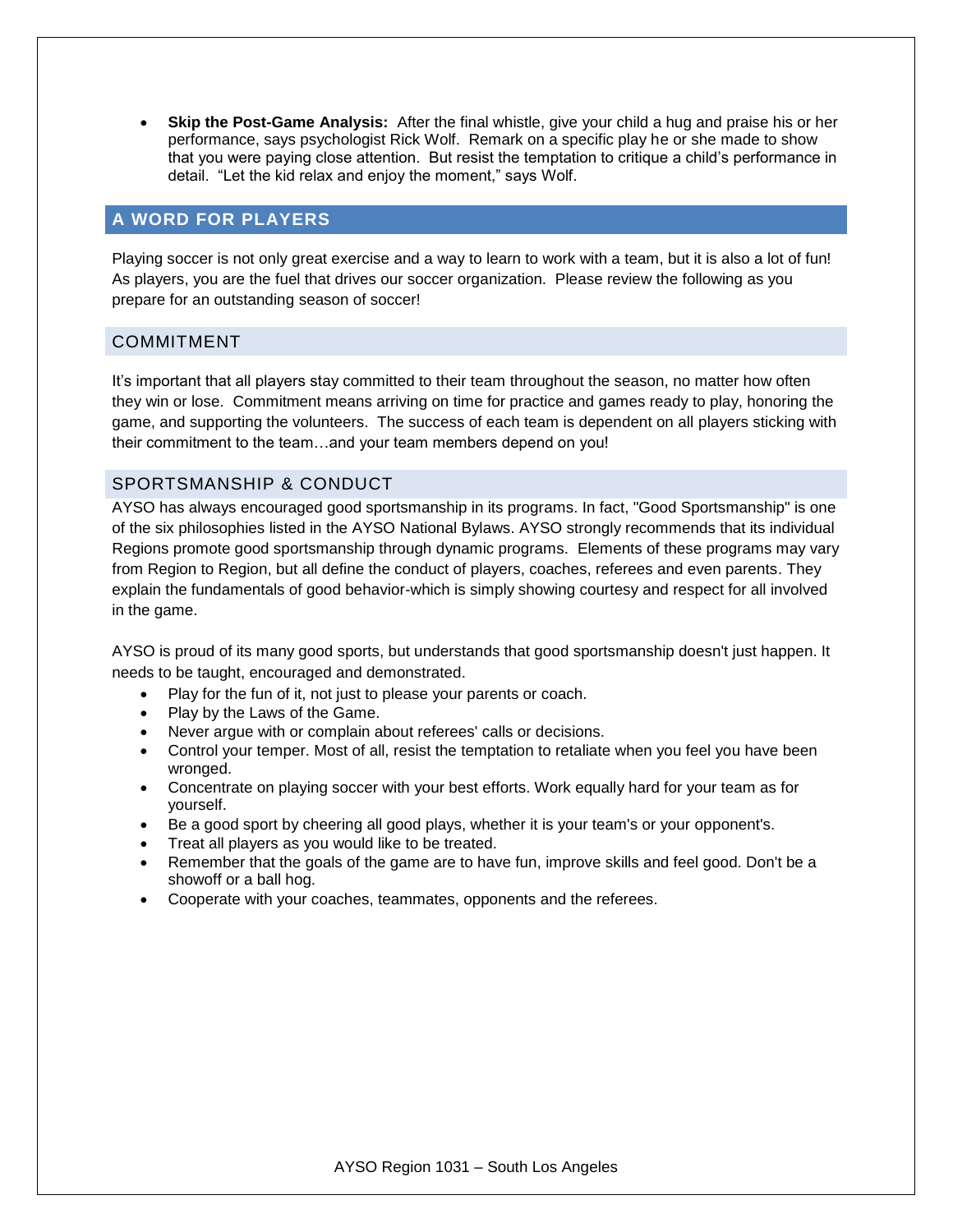# **VOLUNTEERING**

**AYSO Region 1031** is an all-volunteer organization. Parents are encouraged to participate actively. Without their volunteer efforts the team would not exist. The following is a description of some of the volunteer positions. We expect the parents of each player to volunteer to help in some way. The following describes some of our volunteer positions:

| U5 and U6          | U8                   | $U10 - U19$          |  |
|--------------------|----------------------|----------------------|--|
| Coach              | Coach                | Coach                |  |
| Asst Coach         | Asst. Coach          | Asst. Coach          |  |
| <b>Team Parent</b> | Referee              | Referee (3)          |  |
| Snack Bar          | <b>Team Parent</b>   | <b>Field Setup</b>   |  |
| <b>Field Setup</b> | Field Setup          | <b>Field Striper</b> |  |
|                    | Snack Bar            | Snack Bar            |  |
|                    | <b>Field Monitor</b> | <b>Field Monitor</b> |  |
|                    |                      | <b>Team Parent</b>   |  |

# **Team Volunteer Positions**

# VOLUNTEER SCREENING

All volunteers must fill out a confidential [volunteer application form.](http://www.ayso18.org/volunteer) Volunteers are subject to screening processes in accordance with applicable law and [AYSO's Safe Haven Program and Child Protection](http://ayso.org/Libraries/Resources/AYSO_Safe_Haven_Policies_CVPA.pdf)  [Policy.](http://ayso.org/Libraries/Resources/AYSO_Safe_Haven_Policies_CVPA.pdf)

AYSO Region 1031 welcomes youth referee volunteers, who must submit youth volunteer applications and attend training courses for their certifications, just like the adults do. AYSO National Policy prohibits children under 18 from serving as team coaches.

#### COACH

Being a coach is a very fun, rewarding experience. It allows the parent to share in the excitement with the children. The coach is responsible for training the team, typically once a week, and supervising the team during games. Prior experience **IS NOT REQUIRED!** AYSO has coaching clinics for all experience levels.

#### ASSISTANT COACH

The assistant coach helps the coach run the practices and manages the team at games. When the coach cannot be present, the assistant coach acts in the coach's place. No experience is required. We will provide coaching clinics for you.

#### TEAM PARENT

The team parent assists the coaches by organizing and managing the parents. They prepare a list telling parents how to set- up and break down the field, and organize a weekly schedule for parents to bring drinks and snacks after the game for the team. They help coordinate after game activities such as a pizza party, and specifically, the team's end of the season celebration. No experience is necessary, just enthusiasm. No season would be complete without a thank you card or gift for the coaches.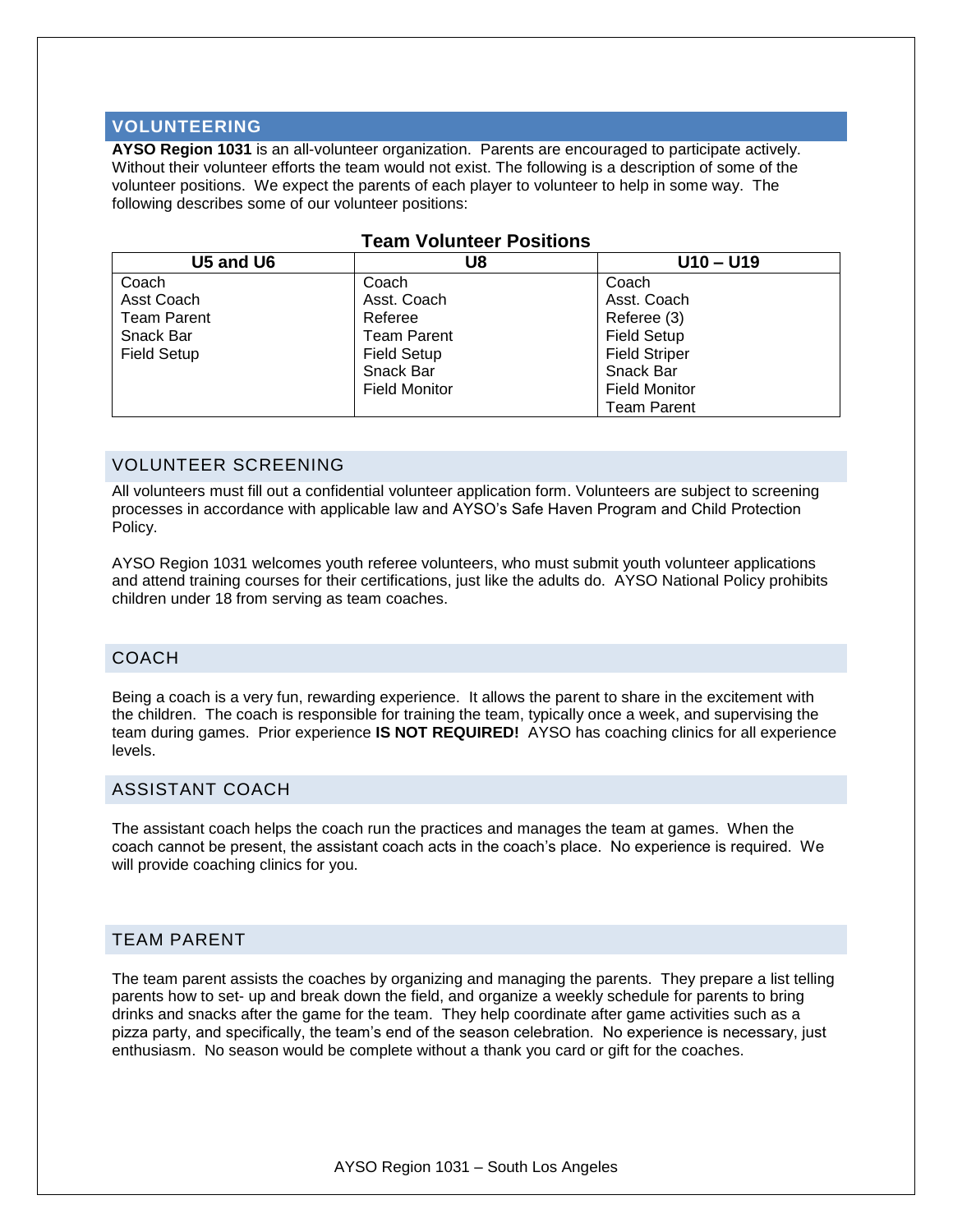#### REFEREE

The referee is always in the middle of the action. We ask that referees sign up to officiate1-2 games a week. However, you can referee more often if you like and less often if necessary. We send you to an AYSO referee-training clinic to make sure you are adequately prepared. Once you try it, you will be hooked. We also welcome youth referee volunteers 12 and over. **We are always in need of more referees**. We can't play without them.

#### FIELD SET UP

On the days your team has the FIRST or LAST game, at least two from each team need to either set-up the field (goals, netting, cones, etc.) or break them down. Field Set up involves assembling the goals, nets, flags, and marking the field. Allow a minimum of one half hour before the scheduled game time for set-up. Games will not begin until the field has been properly set up. Breaking down the field involves placing nets, flags, and goals back in the storeroom. Each team must pick up the trash on the field as they depart. **No trash shall be left on the ground.** All trash must be placed in the receptacles.

#### FIELD STRIPER

This person will be called on to stripe the field. This involves picking up the field marking machine and paint. It typically takes 6 cans of paint to strip a large field and take 20 to 40 minutes. You shake up the can of paint, load it in the machine, pull the trigger and walk over the lines that were painted the week before.

#### SNACK BAR

Snack bar attendants help sell snacks and beverages during game day. These volunteers are needed each weekend manage the concession stand.

#### FIELD MONITORING

Field monitors are the time and safety guardians during game days. Field monitors walk the perimeter of each game being sure games start on time, end on time, and appropriate conduct is being displayed by coaches, players, spectators, and referees. They also remind teams about cleaning up all trash and field set up/break duties down as needed. Field monitors check in at the snack bar area and receive a safety vest to wear so players and parents know who they can approach should assistance be required.

#### FIELD LINING

Field liners will be called on to stripe a field a couple times during the season. This involves picking up the field marking machine and paint. It typically takes 6 cans of paint to strip a large field and take 20 to 40 minutes. You shake up the can of paint, load it in the machine, pull the trigger and walk over the lines that were painted the week before. Field liners typically paint Thursday or Friday night rather than Saturday morning, as there is normally a lot of dew in the morning.

#### ADMINISTRATION/REGION BOARD

Our soccer league is managed and organized by parent volunteers like you and we welcome new parents who wish to take a more active role in helping to run the league. Numerous board member positions are available. Most do not require in depth knowledge of soccer. Each involves managing different aspect of the region. Please contact any current Board Member or Commissioner for details.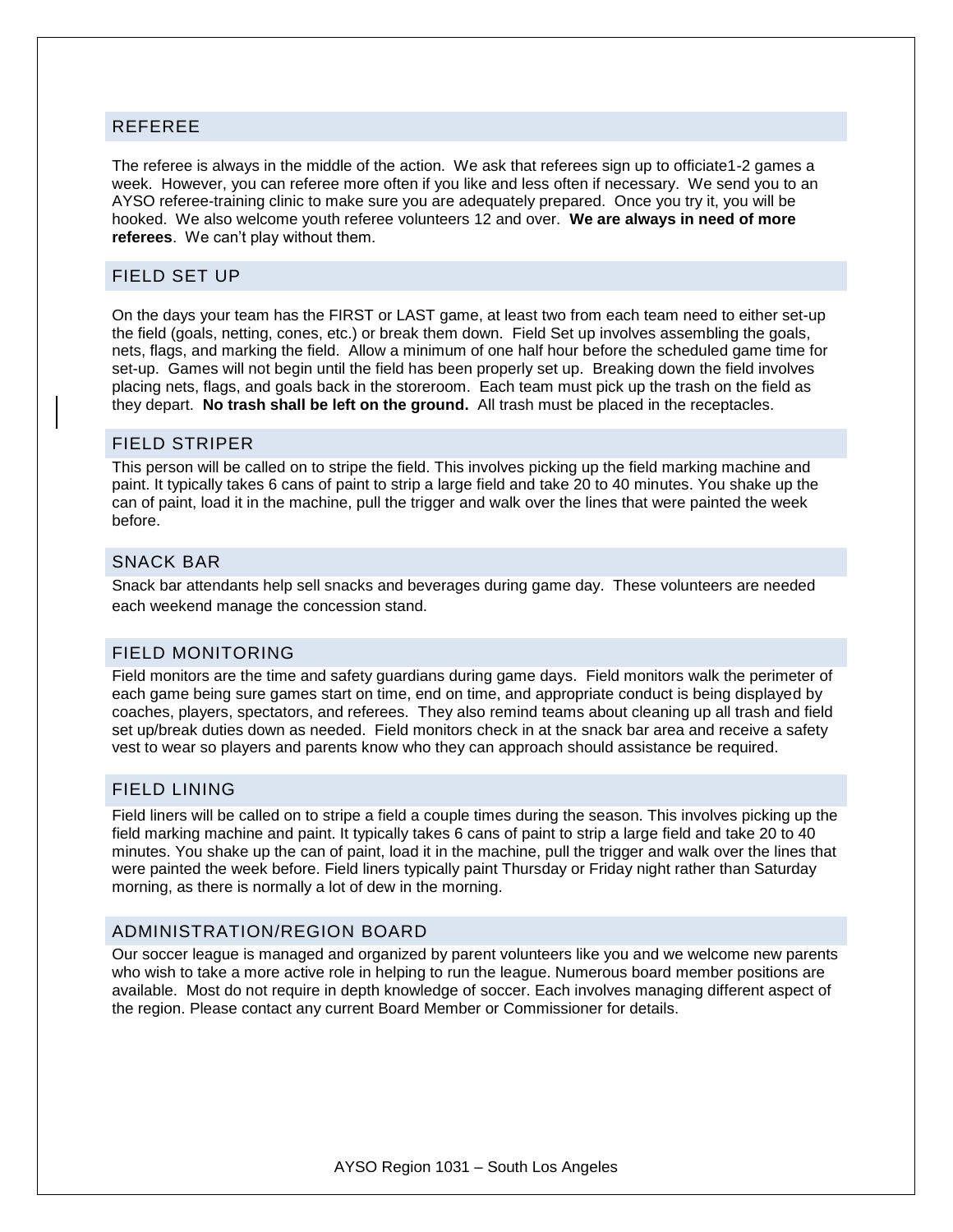#### **TEAMS**

Teams are formed by the *division commissioners* for each age group, using feedback from prior coaches and confidential player evaluations from the prior year. The division commissioners' primary objective is to create balanced teams, which is never an easy task. We make every effort to consider schedule conflicts when setting up teams. However, coaches have the ultimate authority on when and where practices are held. **The only way a parent can guarantee a specific time for practice is to [volunteer](http://www.ayso18.org/volunteer) to be a coach.**

# IN WHICH DIVISION WILL MY CHILD PLAY?

The chart below is based on the age groupings in AYSO's Rules and Regulations Article III. Any player whose birth date falls on or between these dates will be placed in the designated division. The term U means "under", example, U-10 indicate Under-10 and comprises of players who where 8 or 9 years old on 7/31/15.

| <b>Division</b> | Age       | <b>Born Between</b> |  |
|-----------------|-----------|---------------------|--|
| Under-19 (U19)  | $16 - 18$ | 8/1/97 and 7/31/99  |  |
| Under-16 (U16)  | 14-15     | 8/1/99 and 7/31/01  |  |
| Under-14 (U14)  | $12 - 13$ | 8/1/01 and 7/31/03  |  |
| Under-12 (U12)  | $10 - 11$ | 8/1/03 and 7/31/05  |  |
| Under-10 (U10)  | $8 - 9$   | 8/1/05 and 7/31/07  |  |
| Under-8 (U8)    | $6 - 7$   | 8/1/07 and 7/31/09  |  |
| Under-6 (U6)    | 5         | 8/1/09 and 7/31/10  |  |
| Under-5 (U5)    | 4         | 8/1/10 and 9/12/11  |  |
| Under-4 (U4)    | 3         | $9/13/11 - 9/26/12$ |  |

#### **Age Guide for 2015-2016 Membership Year**

#### PLAYER ASSESSMENTS

Player assessments are only for players in U10 - U14 divisions. The assessments are mandatory for all players in U10 through U14 divisions. We will not be able to assign your child to a team until he or she has participated in an assessment. Assessments are required in order to evaluate your child's soccer skills so that we can create balanced teams in these divisions. For questions, contact your Division Commissioner.

# **PRACTICE**

Your child's team will practice either once or twice a week, for one hour. Players U10 and under, will practice on a weekdays selected by the team coach typically beginning at 6 PM or earlier. Players U12 and up, will start their practices at 7:00p.m. Shin guards, worn under socks, are mandatory during both practice and games. Likewise, players should bring their own soccer ball to use during practice.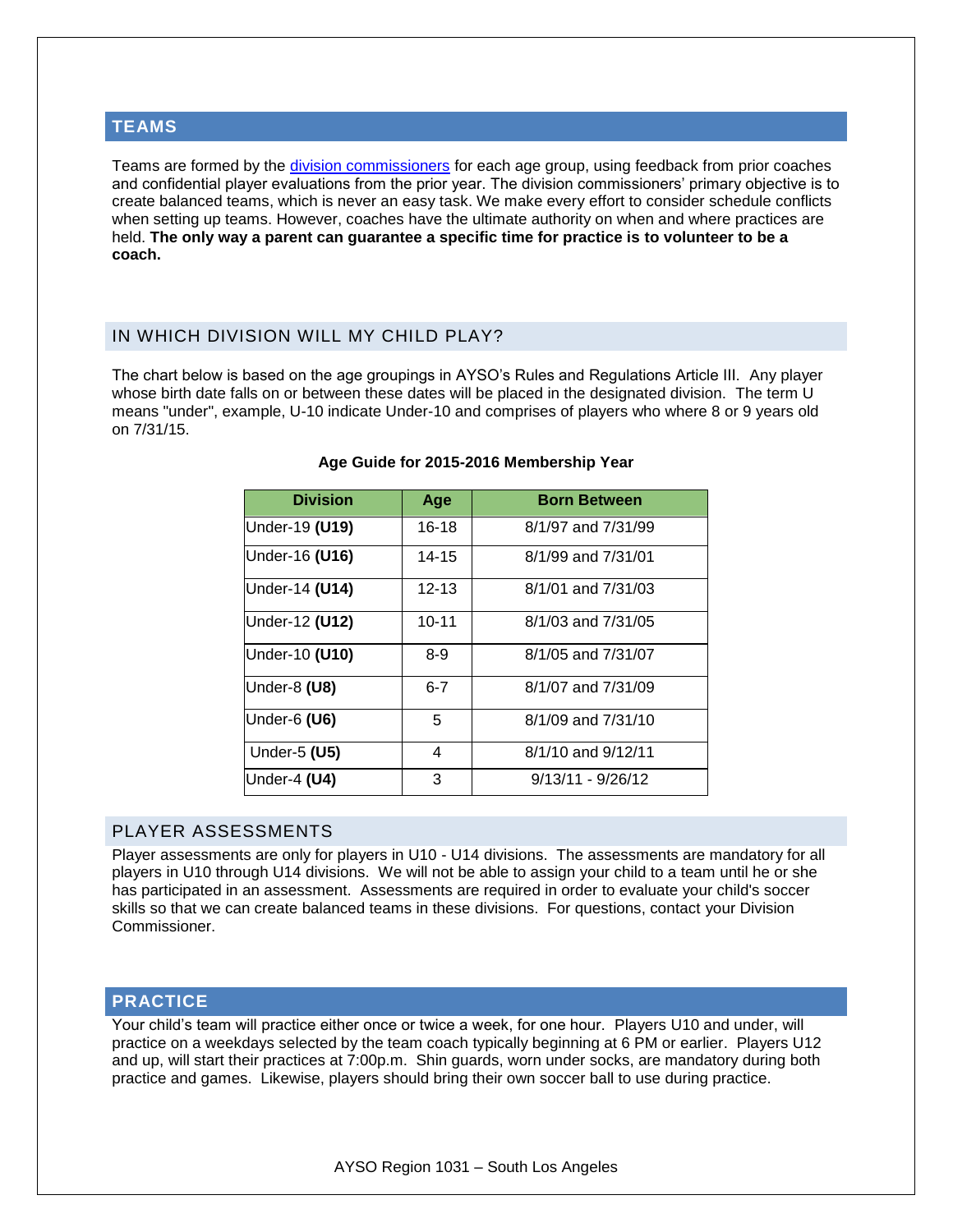It is imperative that players attend all practices and arrive 10 minutes before the start of practice in order to locate their practice field, fill water bottles, or use the restroom before the start of practice. Coaches sacrifice their time to work with the children throughout the week. Please honor their time with by coming to practice on time and ready to play.

#### **THE GAME**

Each team is required to have a minimum number of available players present on time in order for the game to begin. If your team does not meet the minimum number of required players at the scheduled start time, your team forfeits the match. For divisions U-12 and above, a team must have a minimum of 7 players. For U-10, the minimum number is 5.

In the instance of forfeiture, the match is treated as a loss for the team, however, for the sake of the players, a fun match is played, with players mixed from both teams for balance. In order to limit confusion as to which team they are playing with, the player(s) shifting sides should turn their jersey inside out or wear a non-conforming jersey.

### ARRIVAL TIMES

Our games and practices must begin and end on time. We have very limited field space. Delays in the start of practices and/or games can further retard each team's match. When you arrive late, it shortens the practice and/or game times for your team. Players who arrive after the game starts, or who are not ready to play at the start of the game are not assured maximum playing time.

All are advised to arrive at least 30 minutes prior to your game (1 hour, if you are the first teams playing, to allow ample time for field set-up). This allows the players ample time to warm up and meet with their team. Likewise, due to limited parking, arriving early will assure you time to park your vehicle and walk to your playing field.

# SET UP/BREAK DOWN

Games will not begin until the field has been properly set up. Field Set up involves assembling the goals, nets, flags, and marking the field. On the days a team has the FIRST or LAST game, at least two volunteers from each team are needed to either set up the fields or break them down. Allow a minimum of one half hour before the scheduled game time for set-up. Goals should be properly anchored on both sides and from behind. Watch for goal anchors inadvertently left on the ground around the goals. There should not be broken goal sections taped together, nor burrs or sharp edges along the goal posts.

Breaking down the field involves placing nets, flags, and goals back in the storeroom. Each team must pick up the trash on the field as they depart. **No trash shall be left on the ground.** All trash must be placed in the receptacles.

# ATTIRE/EQUIPMENT

Soccer equipment can be purchased at any sporting goods store, Wal-Mart, or Target, often at a discount when packaged together. See the table on "Game Duration and Ball Size" to determine the correct ball size to purchase. Please be aware that children may not wear ANY jewelry, rings, watches, chains, necklaces, earrings, hair beads, or hard pony tail holders or barrettes. These items can be the cause of injury during play.

- **Uniforms:** Uniforms are provided for your child's use, and are his/hers to keep. Uniforms are worn only for scheduled games.
- **Shoes**: Region 1031 requires your child to wear athletic shoes, preferably SOCCER CLEATS (not Baseball or Football cleats - they have an additional cleat up front (toe cleat) in the middle of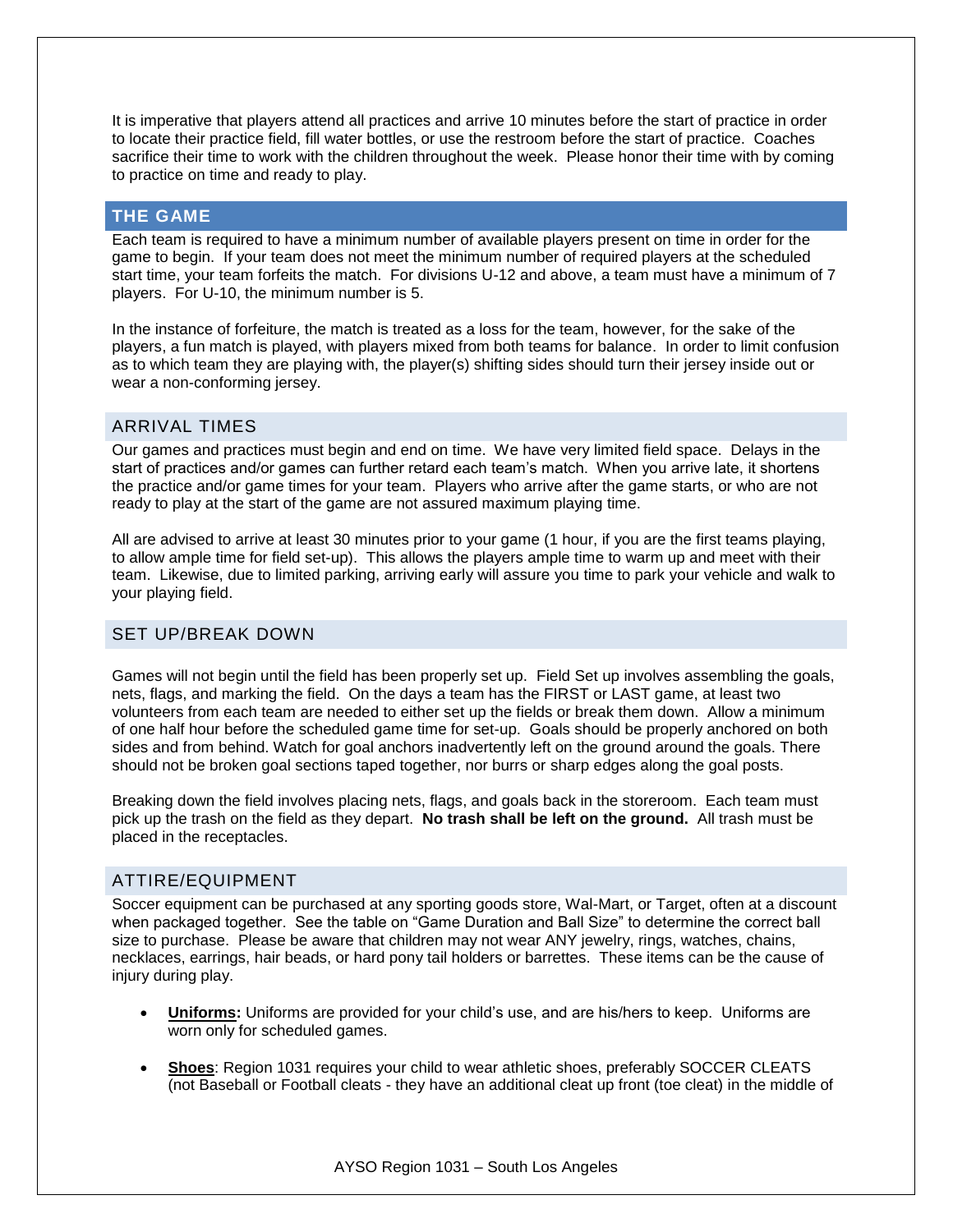the shoe that Soccer cleats do not). The shoes should fit comfortably with thick soccer socks. The socks should also be long enough to COVER the SHIN GUARDS.

- **Shin Guards:** Age appropriate **s**hin guards are mandatory. No child will be allowed to practice or play unless he/she is wearing shin guards UNDER their socks.
- **Ball:** Your child should be encouraged to practice with a ball and we recommend that you obtain a "real" soccer ball and bring it to every practice. Your child needs to practice with a ball to develop skill and coordination. Any time spent with the ball makes your child a better player. You can encourage them by actively participating in practice. Please put your child's name on the ball for identification.

# GAME DURATION & PLAYING TIME

| <b>Division</b> | <b>Each Half Max</b> | <b>Game Max</b> | <b>Ball Size</b> |
|-----------------|----------------------|-----------------|------------------|
| $U-19$          | 45 Min               | 90 Min          | No. 5            |
| $U-16$          | 40 Min               | 80 Min          | No. 5            |
| $U-14$          | 35 Min               | 70 Min          | No. 5            |
| $U-12$          | 30 Min               | 60 Min          | No. 4            |
| $U-10$          | 25 Min               | <b>50 Min</b>   | No. 4            |
| $U-8$           | 20 Min               | 40 Min          | No. 3            |
| $U-5/6$         | 20 Min               | 40 Min          | No. 3            |

#### **Game Duration and Ball Size**

# COACH/PLAYER/SPECTATOR CONDUCT

The highest standards of conduct and good sportsmanship must be maintained at all times by players, coaches, referees, spectators and all other participants. Offensive, insulting or abusive language is forbidden. The use of alcohol, tobacco products or illegal drugs in the vicinity of the playing field during practice or games is strictly forbidden.

Coaches are expected to be positive and set the best possible example for the participants. Excessive coaching from the sidelines shall not be permitted, and the function of the coach should be to provide encouragement and a positive direction. The coach may enter the field of play only with the consent of the referee and shall coach only within 10 yards in each direction of the half-way line of the field (in no event in either of the penalty areas or from behind the goals).

Spectators at games must remain behind the spectator control line if it exists or an imaginary line three yards from the sideline and between the penalty areas. Their vocal efforts should be limited to positive compliments to the participants. Under no circumstances should they attempt to coach or address remarks derogatory to players, coaches or referees.

Discipline shall be up to the referee at each game. The referee shall have the power and authority to caution and send off players and coaches (as well as spectators, in the case of outside interference) from the playing area, or terminate the match if necessary, if their conduct violates the Laws of the Game, the Regional Guidelines or otherwise interferes with the course of play. No appeal of disciplinary action taken by a referee shall be allowed.

# AYSO KIDS ZONE

Kids Zone is a program that encourages fans on the sidelines, and anyone else near the play, to use positive language, show sportsmanship in their attitude and behavior, and create a great experience for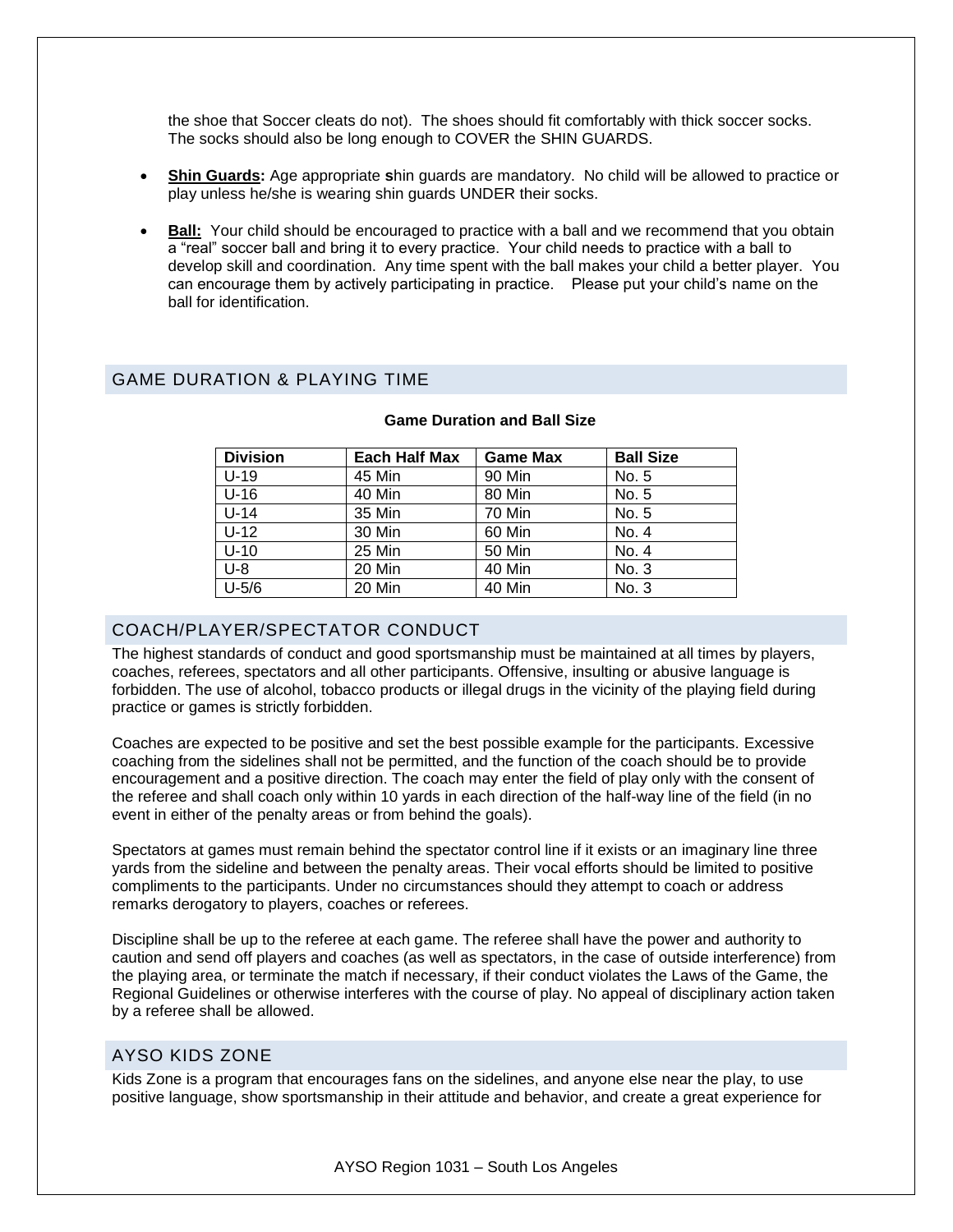every player. It's a reminder that the soccer fields are a kid's zone – a friendly, happy, wholesome place for children to play. Parents and spectators are asked to sign agree to the following guidelines:

- 1. Kids are No. 1.
- 2. Fun, not winning is everything.
- 3. Fans only cheer, and only coaches coach.
- 4. No yelling in anger.
- 5. Respect the volunteer referees.
- 6. No swearing or abusive behavior.
- 7. No alcohol, tobacco or drugs.
- 8. No weapons.
- 9. Leave no trash behind.
- 10. Set a proper example of sportsmanship.

When it comes down to it, Kids Zone is about supporting every child on the field - even those on the opposing team. It means supporting the players whether they win or lose. It means honoring the game – not the outcome of the game. Remember, respect starts with you!

# CANCELATIONS/RAINOUT

Check our website [www.ayso1031.org](http://www.ayso1031.org/) on the morning of the game to find out about game cancellations. Division commissioners will also be contacted, if fields are not playable, and in turn, they will contact the coaches. Coaches will then call the team parents and players. The Region will also send an email to notify families should the field be closed.

#### DISPUTES

It is the policy of the Region to resolve all disputes in an amicable way. Compromise should be emphasized whenever possible, and personality conflicts should be avoided. If disciplinary action is ultimately necessary, it is the Region's policy to take only the minimum action necessary. All means available should be taken to avoid legal action.

If you have been unable to resolve a problem with a coach, referee, or other volunteer, please contact the next person in the respective chain:

- A. Coach -> Division Commissioner -> Regional Coach Administrator -> Assistant Regional Commissioner -> Regional Commissioner
- B. Referee -> Regional Referee Administrator -> Assistant Regional Commissioner -> Regional **Commissioner**

Please refer to the [Region 1031 Board Directory f](http://www.ayso1031.org/about-us/board)or the email addresses of the volunteer occupying each of these roles.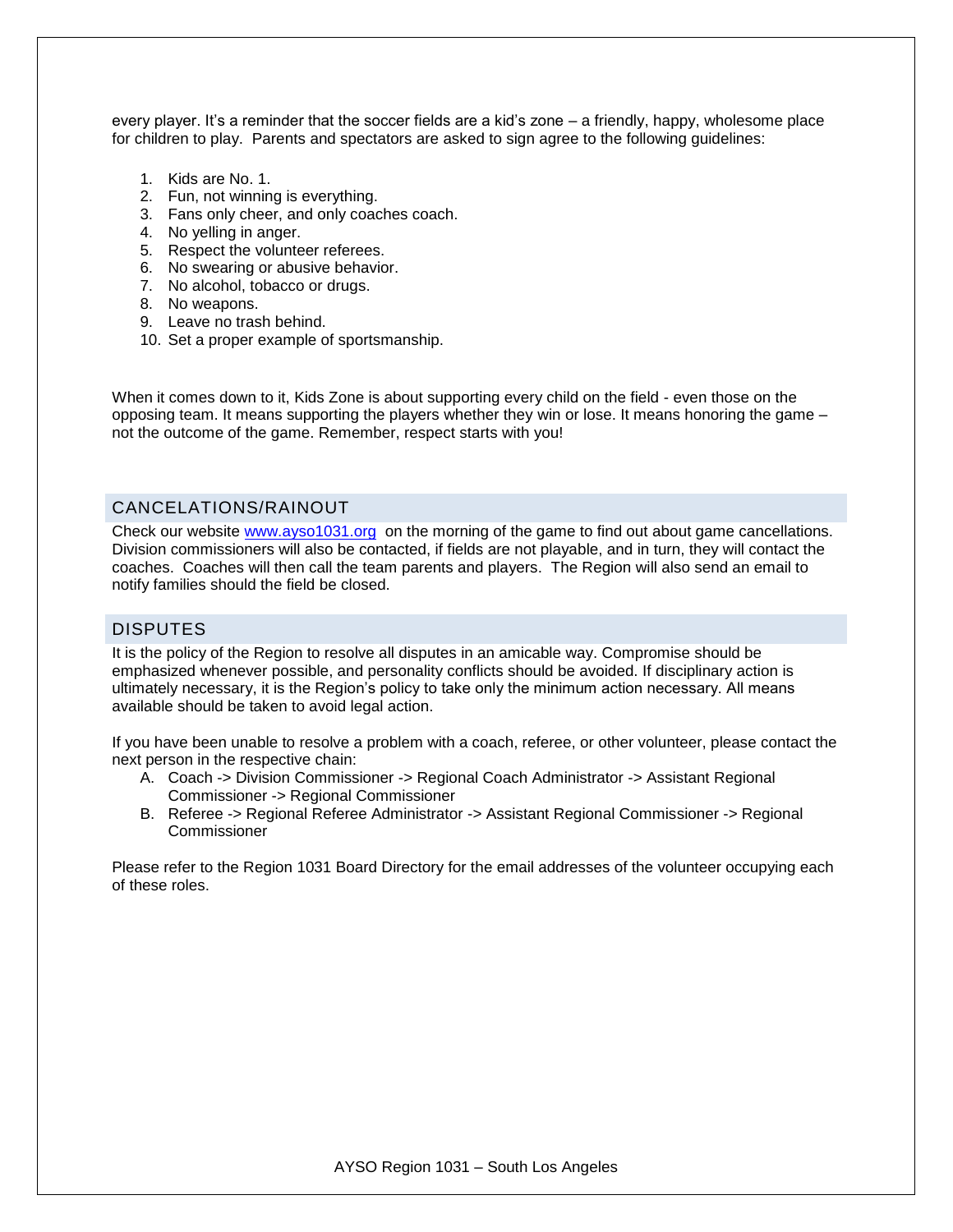# **PLAYOFF POLICY**

All teams in U10 - U14 divisions are welcome to participate in the playoffs provided the team volunteer commitments have been met. Each team is required to meet a minimum number of referee and other volunteer points in order to qualify for the League Division Playoffs.

#### **U10 - U14 Playoff Requirement**

- 18 Referee Points. If team has a new parent volunteer referee. The new referee must earn minimum 3 points
	- $\circ$  24 Point if team does not have a new parent referee. Each team must have at least 1 NEW Referee.
- Go to [Referee Point Program](http://www.ayso1031.org/referees/ref-point-summary) for instruction on how to earn referee points.
- 5 Snack Bar points (1 point = 1 hour)
- $\bullet$  3 Field Monitor points, (1 point = 1 hour)
- $\bullet$  4 Field Lining points, (1 point = 1 hour)

#### **U5 - U8 team volunteer requirement**

- 4 Snack Bar points (1 point = 1 hour)
- Each U8 team must provide 1 team Referee. That referee will officiate a U8 match either before or after the team's game.
- Teams that meet these requirements will participate in the end of season World Cup Tournament

# **POST SEASON PLAY**

Just because the fall soccer season is complete doesn't mean your child has to stop playing soccer and developing as a player. There are several ways your child can stay involved in our region:

- **Spring League Soccer:** Spring League is very similar to the fall season, but do not end in a playoff tournament. Some teams also have the opportunity to play teams from neighboring AYSO Regions. Players are assigned to teams following the same regulations as the fall season and have the opportunity to continue their play in order to develop their skills and prepare for the next fall season.
- **All Star\* & Select Teams**: These teams are designed to give children with advanced soccer skills a chance to play in the off season to further develop their skills in a more competitive arena. Each team participates in tournaments throughout the winter, spring and early summer. There will be a parent meeting held during the first tryout session to discuss and share the required commitments needed from the players and parents selected. To be selected to either team is a great honor but more than that it is a great experience as the kids travel and play against teams and players from other AYSO Regions. More often it is even a greater experience for the parents as they bond and build friendship during their child's tournament experience.

\*Area Rules mandate that All Star players must have played in 75% of the AYSO games during their team's regular season. For 2015, we will have a 12 week season. Therefore a player cannot miss more than 3 games

The region will form as may select team are we have interest.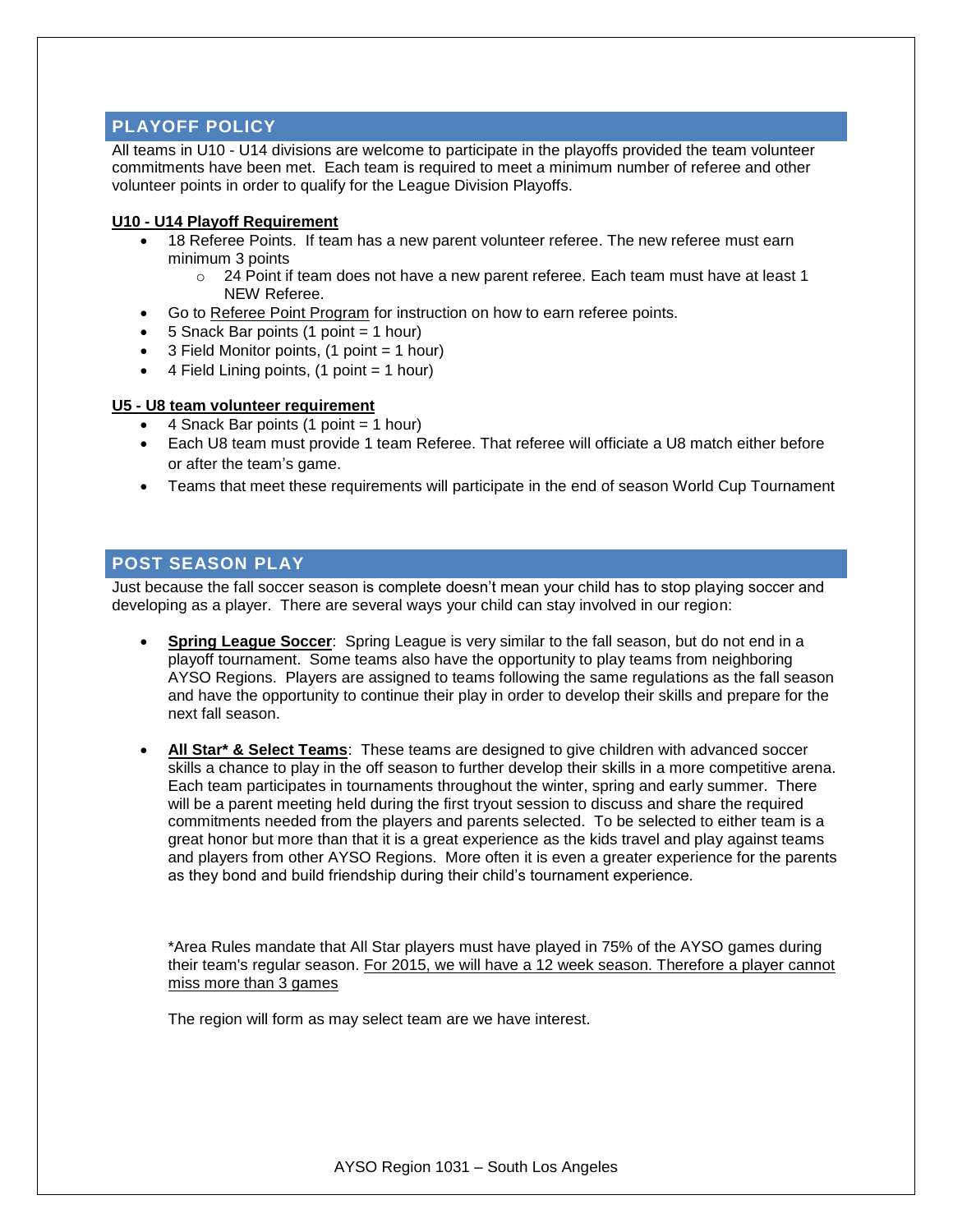### **SAFETY**

**Parents, be a part of the Region's safety net!** All volunteers in the AYSO community attempt to ensure safe conditions for our kids, but we're all human. If you see something you consider a safety hazard, bring it to the attention of a coach or referee (if it pertains to a match) or to a Commissioner or the Safety Director at any time. If you do not get a satisfactory response, please make sure to inform the Safety Director or Regional Commissioner of the situation immediately.

# PLAYER SAFETY

Player safety is of the utmost importance to AYSO. Please review the following sections to assure your player is safe at all times.

# STAY AT THE FIELD

**AYSO** recommends that children should not be left unattended during practice or after a game. Try to be present the entire time your child is on the field. This will help ensure that there is more than one adult present on the field at any given time. It is an **AYSO** requirement that a child shall not be left alone with a coach or any other adult volunteer of the opposite gender. For the protection of your child, if after the conclusion of any practice or game, a parent and/or guardian has not picked up the child, coaches will have the authority to contact local law enforcement to safeguard the child. However, in the event of an emergency, if you have to leave the field, please inform the team coach. Make sure you have exchanged telephone numbers. Effective communication is vital.

#### HYDRATION/NUTRITION

Parents are asked to be prepared. You are responsible for supplying water and sunscreen for your child. Please make sure they have eaten at least one half hour prior to a game. Soccer is a very active sport. Your child will need as much energy as possible. A good well-balanced meal will provide that!

Make sure that your child drinks 12 to 16 ounces of water before practice or a game, and continue to take in fluids during the physical activity, especially on warmer days. Sports drinks are an acceptable substitute, but are not considered necessary supplements unless the activity will last longer than one hour. "Junk food" is highly discouraged before and after games, especially as part of team snacks. Snack bags should include healthy choices whenever possible.

#### **CONCUSSION**

A concussion is a type of traumatic brain injury that changes the way the brain normally works. A concussion is caused by bump, blow or jolt to the head or body that causes the head and brain to move rapidly back and forth. Even a "ding," "getting your bell rung," or what seems to be a mild bump or blow to the head can be serious.

If you suspect that an athlete has a concussion, remove the athlete from play and seek medical attention. Do not try to judge the severity of the injury yourself. Keep the athlete out of play the day of the injury and until a health care professional, experienced in evaluating for concussion, says s/he is symptom-free and it's OK to return to play.

Rest is key to helping an athlete recover from a concussion. Exercising or activities that involve a lot of concentration, such as studying, working on the computer, or playing video games, may cause concussion symptoms to reappear or get worse. After a concussion, returning to sports and school is a gradual process that should be carefully managed and monitored by a health care professional.

# **HEAT**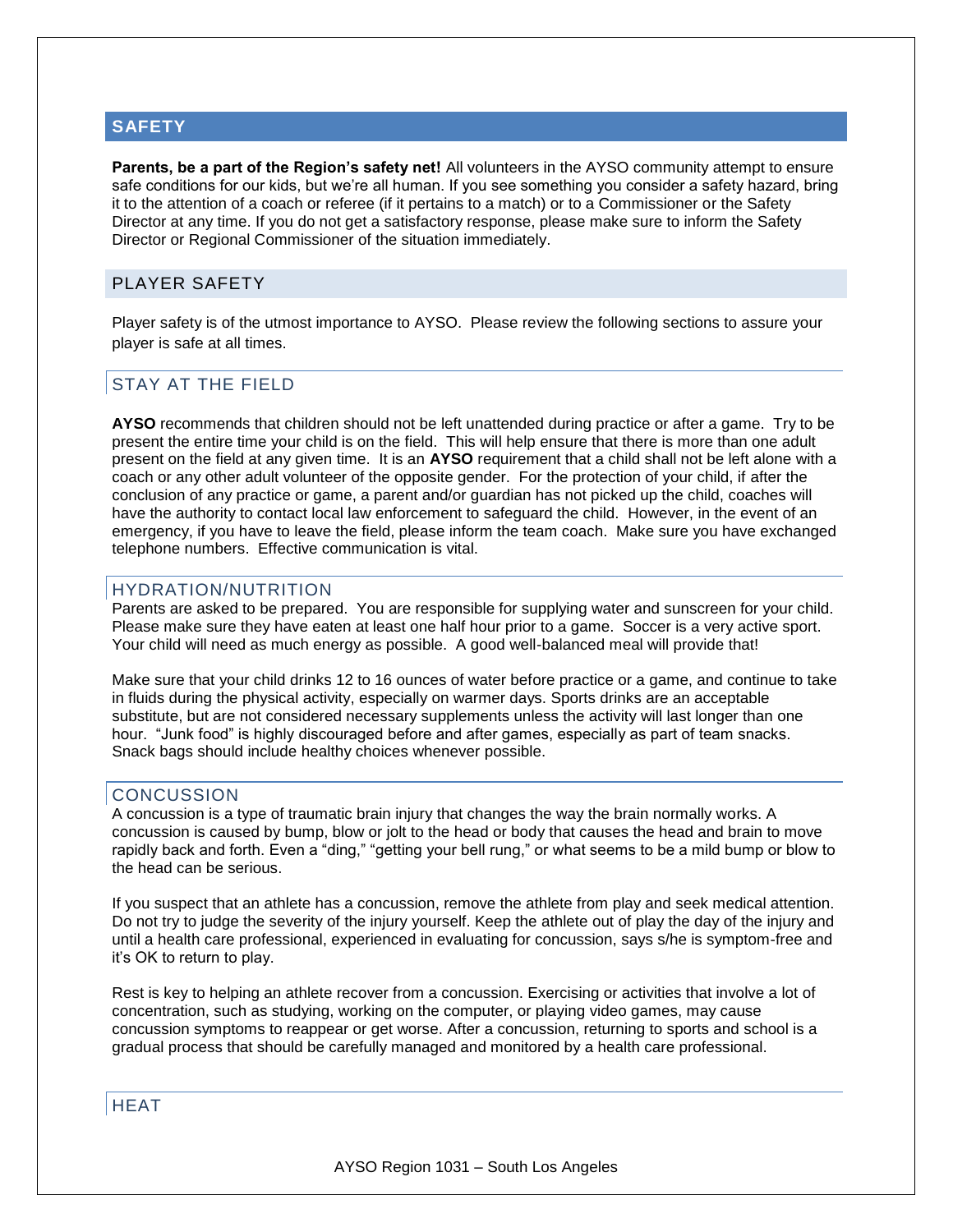When temperatures and humidity rise above normal levels, the potential for risk rises. We are aware of these dangers and will be prepared to stop or delay games to ensure proper hydration. Coaches should allow for frequent water breaks in addition to substitution breaks.

Incidents of dehydration, heat exhaustion, heatstroke and sunburn are avoidable. The proper and continued hydration of players and volunteers is essential starting at least 24 hours prior to the scheduled event. Sunscreen of appropriate strength should be applied frequently. Plenty of shade should be provided to player by trees, tents or buildings.

#### INJURIES

Soccer is a contact sport, and there are situations where a player will be knocked down. Although serious injuries are rare, bumps and bruises are common.

If a player's injury at our fields appears to require emergency response, we do not recommend calling 9- 1-1 on a cell phone. Those calls route through the CHP dispatchers, which can delay the arrival of help. We are fortunate to have a Paramedic-staffed County Fire Station a block away, at the corner of Slauson and Fairfax.

### SOCCER INSURANCE (SAI)

Each player is covered by AYSO's Soccer Accident Insurance (SAI). You may have received a pamphlet describing the coverage when you registered your child. The insurance is secondary to his or her existing health coverage. This means the SAI pays only for those eligible expenses NOT covered by group or individual insurance carried by parents or guardians of registered participants (and only AFTER claims are submitted to the primary insurance carriers). The pamphlet, a link to answers to frequently asked questions, and insurance forms are all available at the Region 1031 Web site, and at the field office.

Two forms need to be completed promptly in the event of an injury for which you seek medical attention for your player. The first is an Incident Report Form. The other is an SAI claim form, which must be turned in within 90 days of the incident for coverage to be provided. The completed forms should be handed, emailed, or faxed to the Safety Director as soon as possible. The Safety Director will be pleased to assist you if there are questions or concerns about your claim. **If you are covered by an HMO, you must get treatment from the appropriate HMO.** 

# OTHER SAFETY ISSUES

We are surrounded by a busy street on our east side, and a relatively steep canyon to the west. Balls occasionally fly over the fence one either of those sides. Please do not allow players to pursue those balls. Let an adult volunteer do so.

# PARKING LOT

During peak hours (8am-12pm) on game days, preferential parking is given to coaches, referees and staff. A drop off zone is provided to safely let passengers out of each vehicle at the entrance to the field. Please obey all posted parking practices and routines. Children enter and leave vehicles in the general parking area frequently – please be extremely careful when entering or leaving! When at all possible, ask another adult to stand outside the car and monitor when you are backing out of a space, to ensure that there are no small kids in your path.

# FIELD RULES

NO ALCOHOL NO SMOKING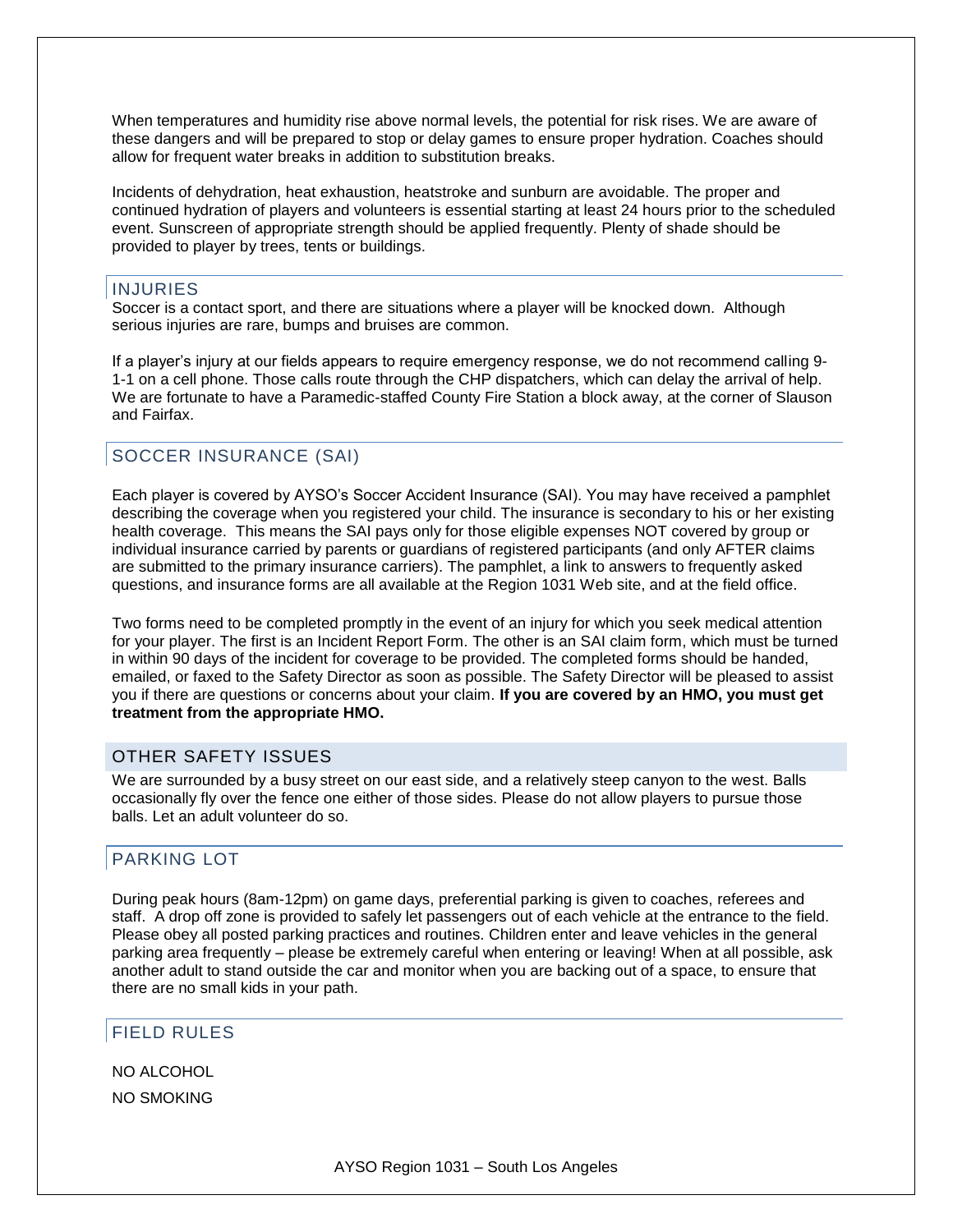NO PETS AT ALL! Please leave any and ALL dogs at home.

CARRY YOUR TRASH OFF THE FIELD WITH YOU

NO BICYCLES, SCOOTERS OR SKATEBOARDS

NO ABUSIVE, INSULTING, OR FOUL LANGUAGE BY ANYONE; PLAYERS, PARENTS, NOR AYSO VOLUNTEERS.

NO UNSUPERVISED CHILDREN

NO DOUBLE PARKING

OBSERVE THE PARKING REGULATIONS AT OR NEAR OUR SOCCER FIELD. DO NOT PARK IN THE MARKED RED ZONES, NOR IN THE DESIGNATED FIRE LANES.

USE CAUTION WHEN CROSSING FAIRFAX

NO PARKING IN BASEBALL FIELD PARKING LOT AFTER SUN-DOWN, YOUR CAR MAY BE LOCKED INSIDE FOR THE NIGHT

GOOD SPORTSMANSHIP AT ALL TIMES.

POSITIVE CHEERING ONLY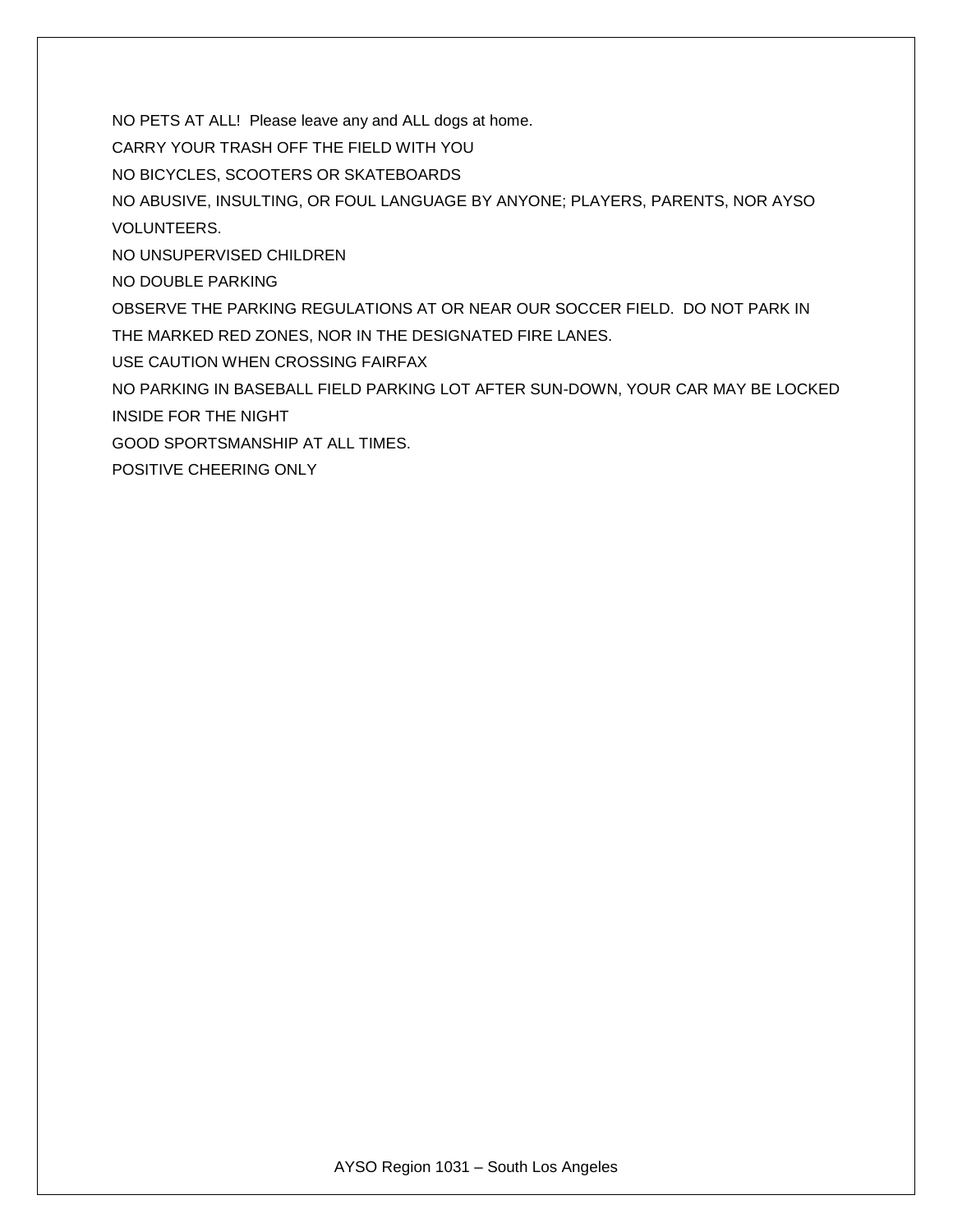# **SIMPLIFIED RULES OF SOCCER**

**Goalkeeper** - The goalkeeper may play the ball with his or her hands, but only inside his or her penalty area. The goalkeeper may not waste time putting the ball into play. The goalkeeper wears a different color jersey from his or her teammates.

**Out of Play** - All of the ball must go completely past all of the goal line into the goal.

**Throw-In** - After the ball has gone out over the touch line, the ball is thrown in at the spot it went out. Both of the player's feet must be behind or on top of the touch line. The ball must be thrown from behind the head with both hands, one on each side of the ball.

**Corner Kick** - After the ball has gone out over the goal line having last been touched by the defensive team, the ball is kicked by a defensive player from anywhere inside the goal area. The ball must be kicked out of the penalty area before it is back in play.

**Goal Kick** - After the ball has gone out over the goal line having last been touched by the offensive team the ball is kicked by a defensive player from anywhere inside the goal area. The ball must be kicked out of the penalty area before it is back in play.

**Offside Penalty** - A player is in an offside position but not necessarily offside if:

- 1. The player is ahead of the ball, **and**
- 2. The player is in the opponent's half of the field, **and**
- 3. There are fewer than two opponents ahead of the player.

\*If, in the opinion of the referee, a player in an offside position participates in the play, interferes with an opponent, or otherwise takes advantage of the offside position, then an indirect free kick is awarded the other team. A player in an offside position is not to be called offside if the player receives the ball directly from a throw-in, corner kick or goal kick.

**Indirect Free Kick** - A kick is taken from the spot of the foul. A goal cannot be scored unless the ball is touched by a second player from either team. Awarded for off side and all non-penal fouls including the following:

- 1. Dangerous Play
- 2. Impeding the progress of an opponent
- 3. Preventing the goalkeeper from releasing the ball
- 4. Applying to the goalkeeper within own penalty area.
	- a. Taking more than four steps.
	- b. Handling ball directly from throw-in by teammate.
	- c. Handling ball directly from kick by teammate
	- d. Handling ball first after releasing it.
	- e. Otherwise wasting time.

**Direct Free Kick** - A kick is taken from the spot of the foul. Awarded for the following penal fouls when committed intentionally against an opponent (except when committed inside the offenders own penalty area):

- 1. Kicking or attempting to kick an opponent.
- 2. Tripping or attempting to trip an opponent
- 3. Jumping at (or charging) an opponent
- 4. Striking or attempting to strike an opponent
- 5. Pushing (or holding) an opponent
- 6. Contacting the opponent before tackling the ball